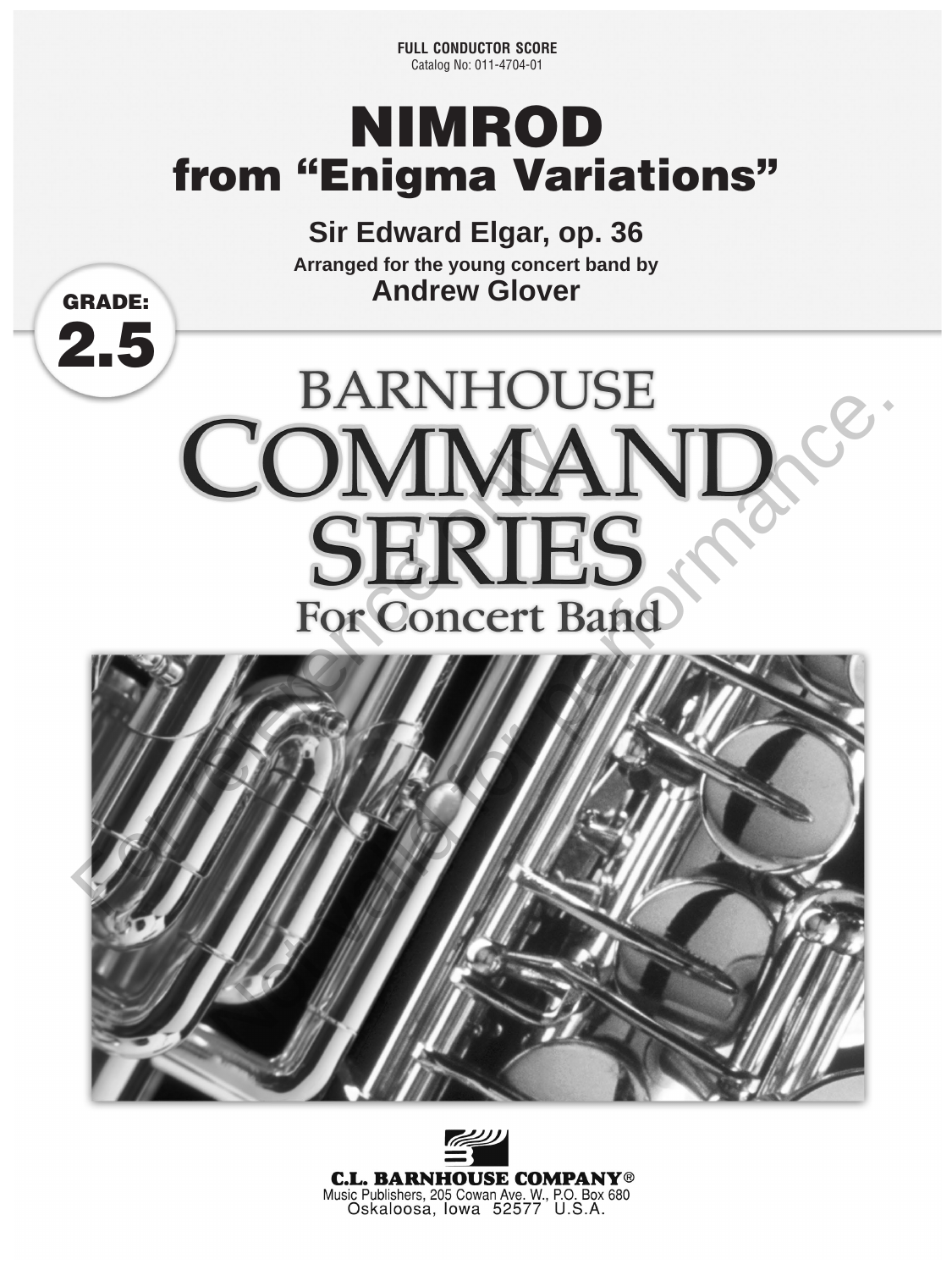# NIMROD from "Enigma Variations"

### **Sir Edward Elgar, op. 36 Arranged for the young concert band by Andrew Glover**

#### Instrumentation

#### Rehearsal Suggestions

**Nimrod** is a work of modest technical requirements, but significant musical demands. As such, for developing concert bands, it is an excellent opportunity for younger musicians to focus on tone quality, blend, balance, intonation, and overall musicality. This work has been recorded and performed with many orchestras and conductors, and at a very wide range of tempos. The recommended starting tempo for this arrangement, Largo (quarter note) = 54 is only a guideline, and the conductor should be encouraged to explore other tempos if warranted by musical judgment. Some conductors, notably Leonard Bernstein, used a tempo almost half this speed, but I would suggest that most developing bands would be more successful if the tempo were not too slow. Above all, I hope that performers of this extraordinary Elgar work have a rewarding and enjoyable musical experience with it. **Notation and the set of the client and all published in the client and all published by the set of the set of the set of the set of the set of the set of the set of the set of the set of the set of the set of the set of t** 

## Program Notes

Elgar completed his "Variations On An Original Theme" in 1899. It is a large orchestral work, featuring an original theme, with fourteen variations. Each variation was conceived as a musical depiction of one of Elgar's acquaintances, and most identified only by initials – hence the more common title, "Enigma Variations." Variation No. 9, entitled Nimrod, was composed for the editor at Elgar's music publisher, Augustus J. Jaeger. The name of this variation is drawn from the Old Testament, citing a man who was "a mighty hunter before the Lord." Jaeger is the German word for "hunter." **Nimrod** has often been excerpted and performed alone, with orchestra or in arrangements of many configurations. It is a breathtakingly beautiful composition, highly moving, emotional, and eloquent in its simplicity. women musicians to focus on tone quality, blend, balance, intonation, and overall musicially. This work has ead, but I would be encouraged to sphere only the conductor should be encouraged to sphere conduct and this speed,

#### About the Composer



**Edward Elgar** (1857-1934) was a British-born composer whose music has a distinct flavor evocative of his native land. Studying piano and violin privately from an early age, Elgar was entirely self-taught in composition. While recognized somewhat modestly in his lifetime for his compositions, Elgar's stature has grown considerably in recent decades. His most famous works include six "Pomp and Circumstance" marches (the first of which is ubiquitously recognized as the music played for graduation processionals), his cello concerto, and the "Variations On An Original Theme."

#### About the Arranger



**Andrew Glover's** diverse career in music has included successful tenures as educator, composer/arranger, performer, conductor, clinician, and publisher. He joined the staff of the C. L. Barnhouse Company in 1998, and as Executive Vice President is in charge of music production, serves as staff composer-arranger and editor, and manages the business as Chief Operating Officer. A native of the St. Louis area, he was educated in the public schools of Webster Groves, where he was a student of Walter Lathen, Tony Carosello, and Ed Carson. He received a Bachelor of Music Education degree from Central Methodist University, where he studied with Keith House, Ron Anson, and Ronald Shroyer, and did graduate work at Southeast Missouri State University.

As a sophomore in high school, Glover first band arrangement was performed by the school's wind ensemble, and thus began a multi-decade career in composition and arranging. His band works number over 200, many published by Barnhouse, and have been performed, recorded, and broadcast by bands worldwide.

In college, Glover won a position in the Detroit Concert Band, conducted by Leonard B. Smith, and performed for four seasons on euphonium. He participated in numerous recording sessions with the DCB, including ten phonograph records of "Gems of the Concert Band" and a documentary film soundtrack. For many years he also performed as a soloist and guest artist.

Glover taught briefly in the public schools of Webster Groves, and served for seven years as Director of Bands at Rosary High School in St. Louis. As a guest conductor, clinician, soloist, and speaker he has appeared in over 35 states. He also worked in the private sector for over a decade in association management.

An enthusiast of, and advocate for classic concert band music and history, Glover is not only involved in new music production at Barnhouse, but also oversees the company's 130+ year archive of publications and historical memorabilia, and is frequently involved in band history research projects. He is a member of ASCAP; Association of Concert Bands, where he serves on the advisory council; and is Vice President of Windjammers Unlimited. In May 2013 he received the Distinguished Alumni award from Central Methodist University.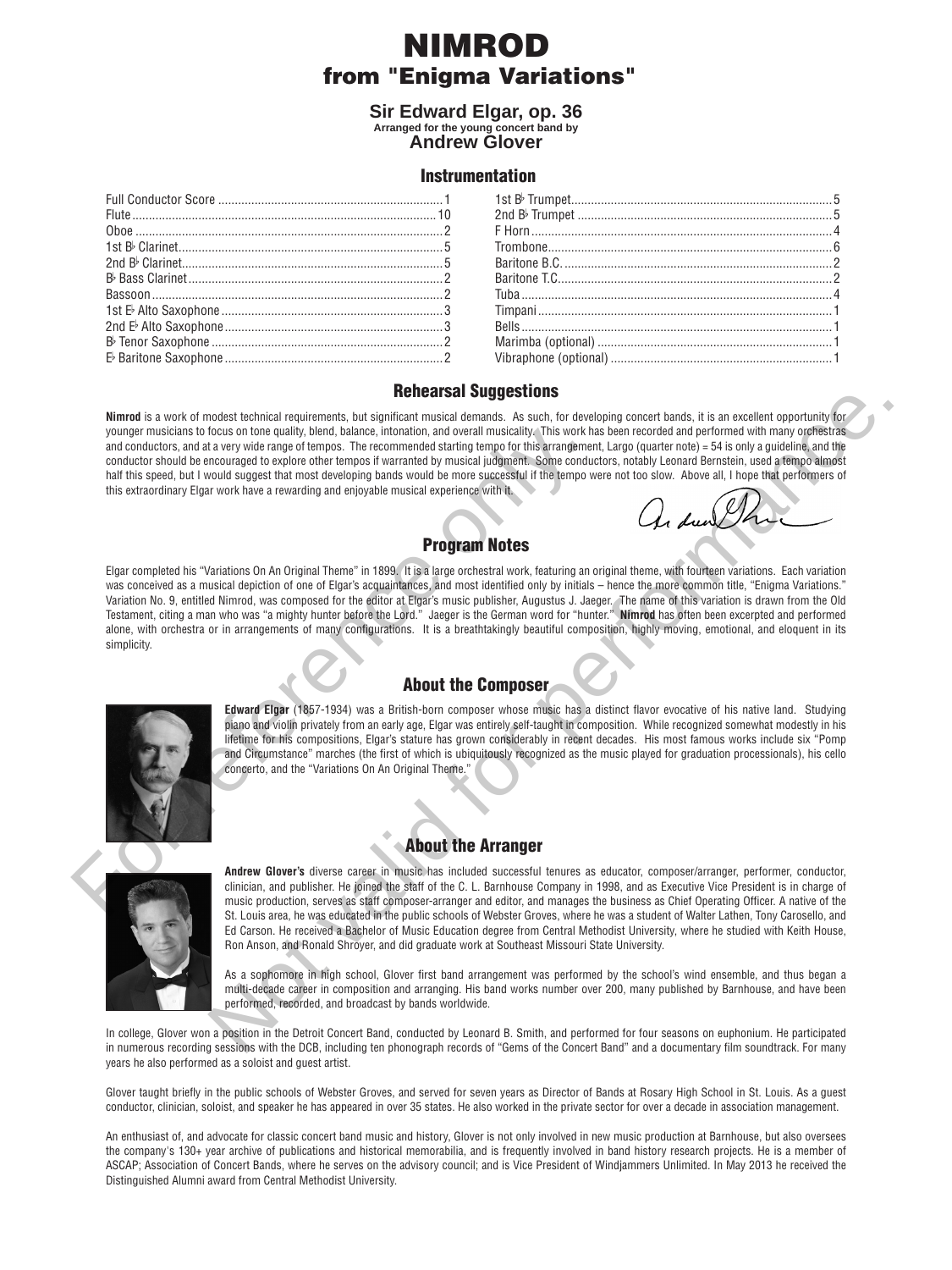# **NIMROD**

**from "Enigma Variations"**

**Sir Edward Elgar, op. 36** *arranged for the young concert band by Andrew Glover* **Conductor**

| 011-4704-00                                                         |                                                                |                         |               |           |            |   |                  | arangea for the young concert bana by Thun on Glover |
|---------------------------------------------------------------------|----------------------------------------------------------------|-------------------------|---------------|-----------|------------|---|------------------|------------------------------------------------------|
|                                                                     | Largo $\downarrow$ = 54                                        |                         |               |           |            |   |                  |                                                      |
| Flute                                                               |                                                                |                         |               |           |            |   |                  |                                                      |
|                                                                     | $\boldsymbol{p}$                                               |                         |               |           |            |   |                  |                                                      |
|                                                                     |                                                                |                         |               |           |            |   |                  |                                                      |
| Oboe                                                                |                                                                |                         |               |           |            |   |                  |                                                      |
|                                                                     | $\boldsymbol{p}$                                               |                         |               |           |            |   |                  |                                                      |
| $1\,\mathrm{st}$ B<br>$\flat$ Clarinet                              |                                                                |                         |               |           |            |   |                  |                                                      |
|                                                                     |                                                                |                         |               |           |            |   |                  |                                                      |
|                                                                     |                                                                |                         |               |           |            |   |                  |                                                      |
| $2{\rm nd}$ B» Clarinet                                             |                                                                |                         |               |           |            |   |                  |                                                      |
|                                                                     |                                                                |                         |               |           |            |   |                  |                                                      |
|                                                                     |                                                                |                         |               |           |            |   |                  |                                                      |
| $\mathbf{B}\flat$ Bass Clarinet                                     | $\circ$                                                        |                         |               | 6         |            |   |                  |                                                      |
|                                                                     |                                                                |                         |               |           |            |   |                  |                                                      |
| Bassoon                                                             |                                                                |                         |               |           |            |   |                  |                                                      |
|                                                                     | $\boldsymbol{p}$                                               |                         |               |           |            |   |                  |                                                      |
|                                                                     |                                                                |                         |               |           |            |   |                  |                                                      |
| $1\,\mathrm{st}$ E» Alto Saxophone                                  | $\overline{\mathbb{C}}$                                        |                         |               |           |            |   |                  |                                                      |
|                                                                     | $\boldsymbol{p}$                                               |                         |               |           |            |   |                  |                                                      |
|                                                                     |                                                                |                         |               |           |            |   |                  |                                                      |
| $2\mathord{\mathrm{nd}} \to \operatorname{\mathsf{Alto}}$ Saxophone | ⊕<br>$\bullet$                                                 |                         |               |           |            |   |                  |                                                      |
|                                                                     |                                                                |                         |               |           |            |   |                  |                                                      |
| $\mathbf{B}\flat$ Tenor Saxophone                                   |                                                                |                         |               |           |            |   |                  |                                                      |
|                                                                     |                                                                |                         |               |           |            |   |                  |                                                      |
| $\to$ Baritone Saxophone                                            | $\bigcirc$                                                     |                         |               |           |            |   |                  |                                                      |
|                                                                     |                                                                |                         |               |           |            |   |                  |                                                      |
|                                                                     | Largo $\bullet$ = 54                                           |                         |               |           |            |   |                  |                                                      |
| $1\,\mathrm{st}$ B» Trumpet                                         |                                                                |                         |               |           |            |   |                  |                                                      |
|                                                                     |                                                                |                         |               |           |            |   |                  |                                                      |
|                                                                     | দে                                                             |                         |               |           |            |   |                  |                                                      |
|                                                                     |                                                                |                         |               |           |            |   |                  |                                                      |
| $2{\rm nd}$ B» Trumpet                                              | €                                                              |                         |               |           |            |   |                  |                                                      |
|                                                                     |                                                                |                         |               |           |            |   |                  |                                                      |
|                                                                     |                                                                |                         |               |           |            |   |                  |                                                      |
| ${\rm F}$ Horn                                                      |                                                                |                         |               |           |            |   |                  |                                                      |
|                                                                     |                                                                |                         |               |           |            |   |                  |                                                      |
| Trombone                                                            | $\mathbf{9}$                                                   |                         |               |           |            |   |                  |                                                      |
|                                                                     |                                                                |                         |               |           |            |   |                  |                                                      |
|                                                                     | $Bssn$ .                                                       |                         | $\Rightarrow$ |           |            |   |                  |                                                      |
| Baritone                                                            | $\mathcal{P}$                                                  |                         |               |           |            |   |                  |                                                      |
|                                                                     | $\pmb{p}$                                                      |                         |               |           |            |   |                  |                                                      |
| ${\bf T}$ uba                                                       | <u> •):</u><br>≖<br>÷.                                         |                         |               |           | ▬          |   |                  |                                                      |
|                                                                     |                                                                |                         |               |           |            |   |                  |                                                      |
|                                                                     |                                                                |                         |               |           |            |   |                  |                                                      |
| Timpani                                                             | €<br>₽                                                         |                         |               |           |            |   |                  |                                                      |
|                                                                     |                                                                |                         |               |           |            |   |                  |                                                      |
|                                                                     | soft plastic mallets                                           |                         |               |           |            |   |                  |                                                      |
| $\operatorname{Bells}$                                              | Ģ                                                              |                         |               |           |            |   |                  |                                                      |
|                                                                     | $\,$ soft yarn mallets                                         |                         |               |           |            |   |                  |                                                      |
| $\mathbf{Marimba}$                                                  | ⊕                                                              |                         |               |           |            |   |                  |                                                      |
|                                                                     | ∙                                                              |                         |               |           |            |   |                  |                                                      |
| $\left( optimal\right)$                                             | $\operatorname{soft}\operatorname{cord}\operatorname{mallest}$ |                         |               |           | Н          | Н | н                |                                                      |
| Vibraphone<br>(optional)                                            |                                                                |                         |               |           |            |   |                  |                                                      |
|                                                                     | $\boldsymbol{I}$                                               | $\overline{\mathbf{c}}$ | $\mathbf{3}$  | $\pmb{4}$ | $\sqrt{5}$ | 6 | $\boldsymbol{7}$ | $\pmb{8}$                                            |

© 2018 Birch Island Music Press (ASCAP) P. O. Box 680, Oskaloosa, Iowa 52577 USA<br>International Copyright Secured. All Rights reserved. Printed in U. S. A.<br>WARNING! This composition is protected by copyright law. To copy or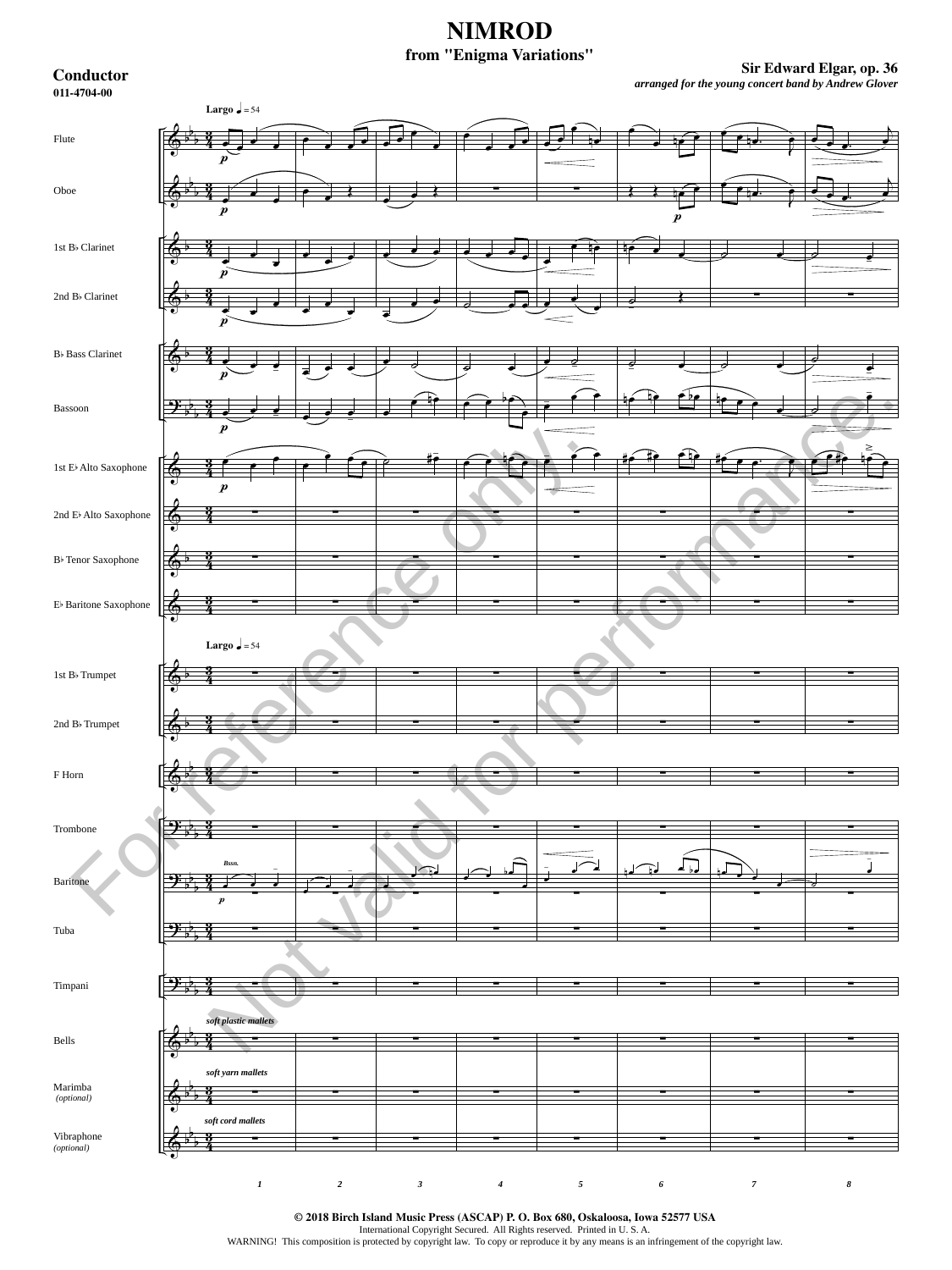

- 4 -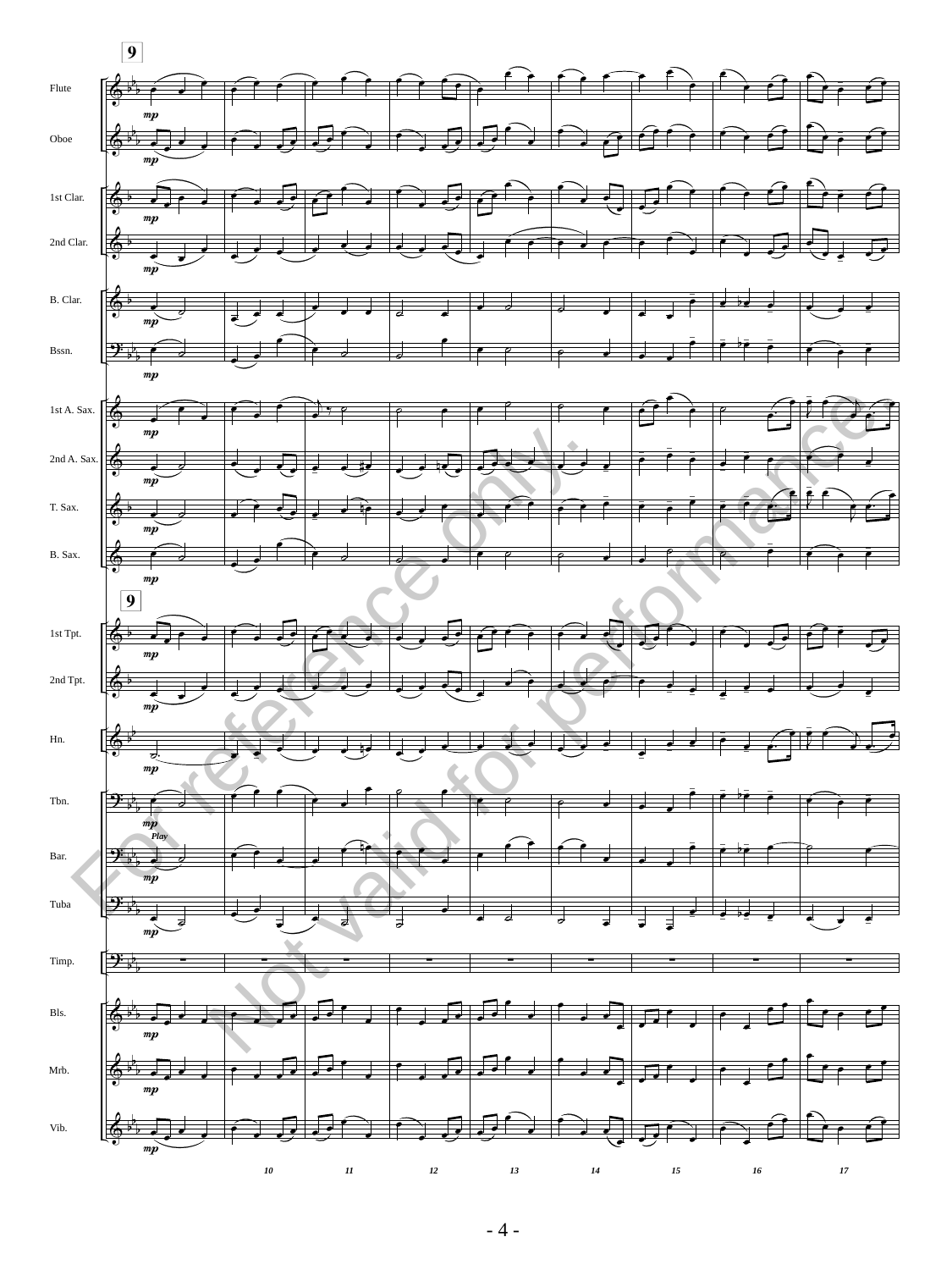

- 5 -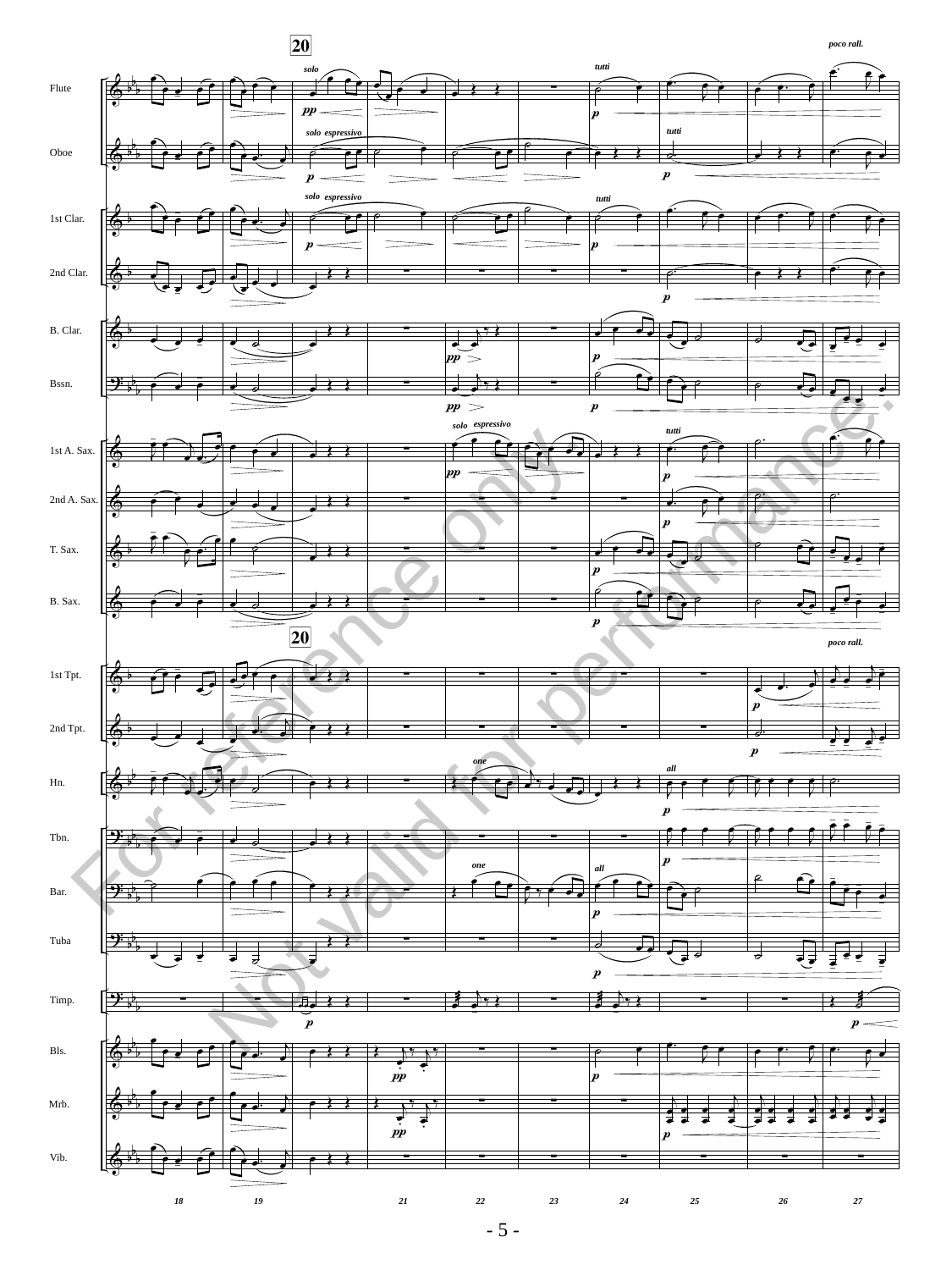**28** Sostenuto  $\sqrt{ }$  = 50

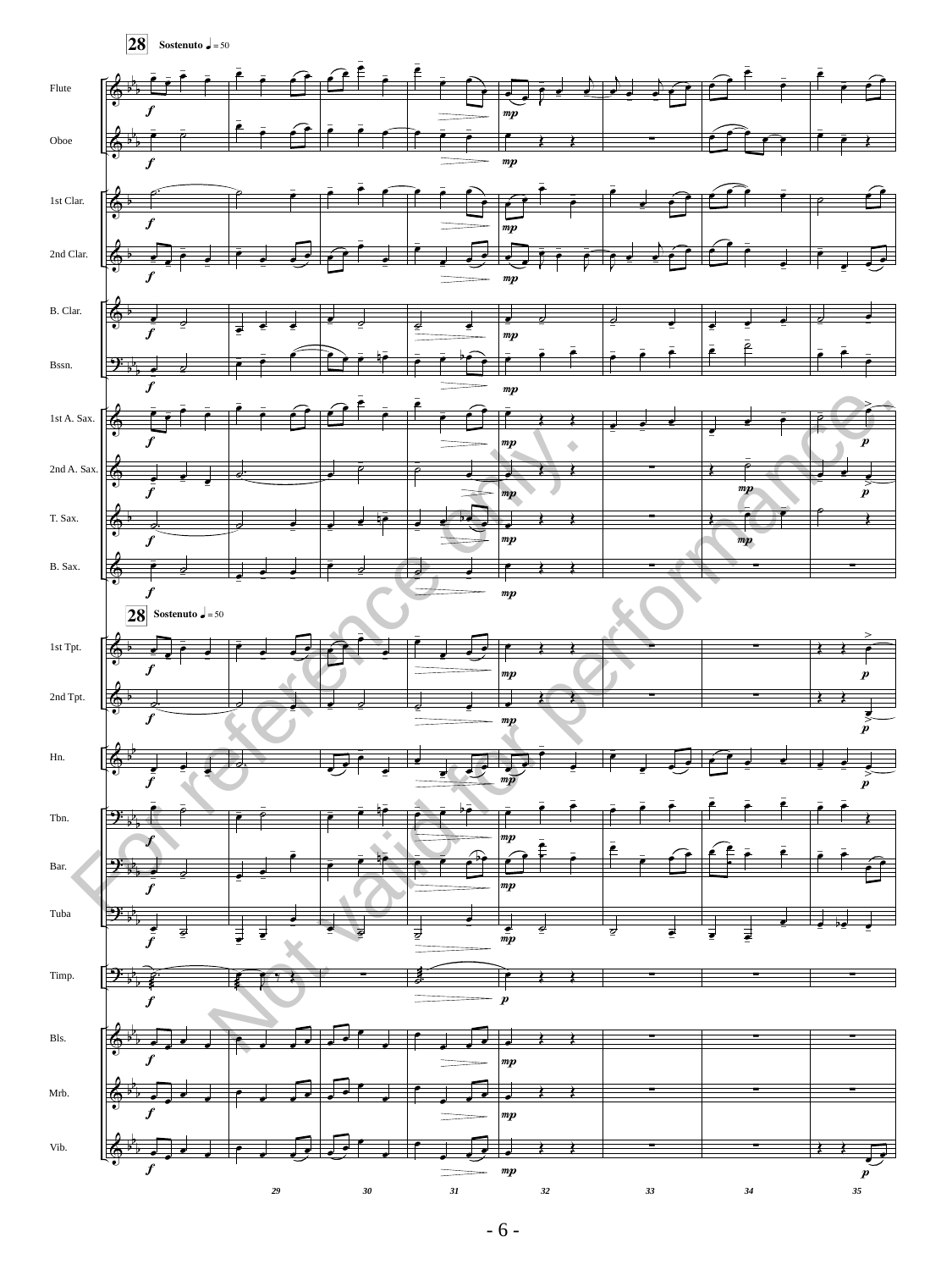